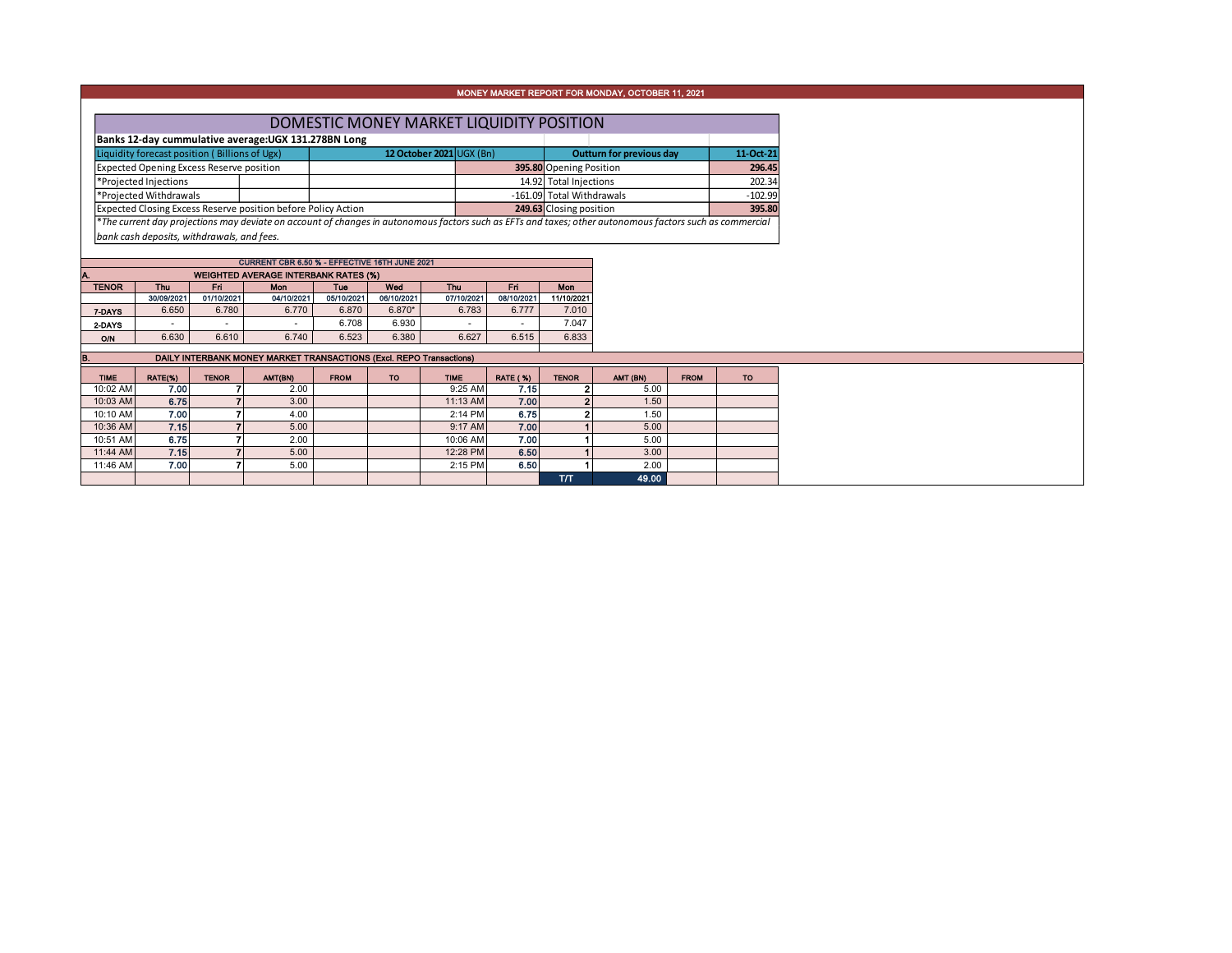| IC.              |                                                                                       |                         |                                                                                     |                 |                            | <b>CBR AND THE 7- DAY WAR INTERBANK RATES</b>                     |                 |                                                |              |                      |            |            |
|------------------|---------------------------------------------------------------------------------------|-------------------------|-------------------------------------------------------------------------------------|-----------------|----------------------------|-------------------------------------------------------------------|-----------------|------------------------------------------------|--------------|----------------------|------------|------------|
| 9.500            |                                                                                       |                         |                                                                                     |                 |                            |                                                                   |                 |                                                |              |                      |            |            |
| 9.000            |                                                                                       |                         |                                                                                     |                 |                            |                                                                   |                 |                                                |              |                      |            |            |
| 8.500            |                                                                                       |                         |                                                                                     |                 |                            |                                                                   |                 |                                                |              |                      |            |            |
| 8.000            |                                                                                       |                         |                                                                                     |                 |                            |                                                                   |                 |                                                |              |                      |            |            |
| 7.500            |                                                                                       |                         |                                                                                     |                 |                            |                                                                   |                 |                                                |              |                      |            |            |
| 7.000            |                                                                                       |                         |                                                                                     |                 |                            |                                                                   |                 |                                                |              |                      |            |            |
| 6.500<br>6.000   |                                                                                       |                         |                                                                                     |                 |                            |                                                                   |                 |                                                |              |                      |            |            |
| 5.500            |                                                                                       |                         |                                                                                     |                 |                            |                                                                   |                 |                                                |              |                      |            |            |
| 5.000            |                                                                                       |                         |                                                                                     |                 |                            |                                                                   |                 |                                                |              |                      |            |            |
| 4.500            |                                                                                       |                         |                                                                                     |                 |                            |                                                                   |                 |                                                |              |                      |            |            |
| 4.000            |                                                                                       |                         |                                                                                     |                 |                            |                                                                   |                 |                                                |              |                      |            |            |
|                  | 27/09/2021                                                                            | 28/09/2021              | 29/09/2021                                                                          | 30/09/2021      |                            | 01/10/2021                                                        | 04/10/2021      | 05/10/2021                                     | 06/10/2021   | 07/10/2021           | 08/10/2021 | 11/10/2021 |
|                  |                                                                                       |                         |                                                                                     |                 |                            |                                                                   |                 |                                                |              |                      |            |            |
|                  |                                                                                       |                         |                                                                                     |                 |                            |                                                                   |                 |                                                |              |                      |            |            |
|                  |                                                                                       |                         |                                                                                     |                 |                            | • Overnight WAR -7-day WAR - CBR rate - Upper bound - Lower bound |                 |                                                |              |                      |            |            |
| D.               |                                                                                       |                         | MONETARY POLICY OPERATIONS MATURITIES PROFILE: (14-OCT- 2021 TO 11-NOV- 2021)       |                 |                            |                                                                   |                 |                                                |              |                      |            |            |
| <b>DATE</b>      | <b>MON</b>                                                                            | <b>THUR</b>             | <b>THUR</b>                                                                         | <b>THUR</b>     | <b>THUR</b>                | <b>TOTAL</b>                                                      |                 |                                                |              |                      |            |            |
|                  | 14-Oct-21                                                                             | 21-Oct-21               | 28-Oct-21                                                                           | 04-Nov-21       | 11-Nov-21                  |                                                                   |                 |                                                |              |                      |            |            |
| <b>REPO</b>      | 600.69                                                                                | $\sim$                  | $\sim$                                                                              |                 |                            | 600.69                                                            |                 |                                                |              |                      |            |            |
| <b>REV REPO</b>  | $\sim$                                                                                | $\sim$                  | $\sim$                                                                              | $\sim$          | $\sim$                     | $\sim$                                                            |                 |                                                |              |                      |            |            |
| <b>DEPO AUCT</b> | $\sim$                                                                                | 121.00                  | $\sim$                                                                              | 525.01          | $\sim$                     | 646.01                                                            |                 |                                                |              |                      |            |            |
| <b>TOTALS</b>    | 600.69                                                                                | 121.00                  | $\sim$                                                                              | 525.01          | $\sim$                     | 1,246.71                                                          |                 |                                                |              |                      |            |            |
|                  |                                                                                       |                         | Total O/S Deposit Auction balances held by BOU up to 30 December 2021: UGX 1,163 BN |                 |                            |                                                                   |                 |                                                |              |                      |            |            |
|                  |                                                                                       |                         | Total O/S Repo, Reverse Repo & Deposit Auction balances held by BOU: UGX 1,763 BN   |                 |                            |                                                                   |                 |                                                |              |                      |            |            |
|                  | (EI) STOCK OF TREASURY SECURITIES                                                     |                         |                                                                                     |                 | Eii)                       | <b>MONETARY POLICY MARKET OPERATIONS</b>                          |                 |                                                |              |                      |            |            |
|                  | LAST TBIILS ISSUE DATE: 16-SEPTEMBER-2021                                             |                         |                                                                                     |                 |                            |                                                                   |                 | (VERTICAL REPOS, REV-REPOS & DEPOSIT AUCTIONS) |              |                      |            |            |
|                  | On-the-run O/S T-BILL STOCKs (Bns-UGX)                                                |                         | 6,404.16                                                                            | 12/10/2021      | OMO                        | <b>ISSUE DATE</b>                                                 | <b>AMOUNT</b>   | <b>WAR</b>                                     | <b>RANGE</b> | <b>TENOR</b>         |            |            |
|                  | On-the-run O/S T-BONDSTOCKs(Bns-UGX)                                                  |                         | 20,988.32                                                                           | 12/10/2021 DAUT |                            | $09-Sep$ -                                                        | 64.65           | 6.998                                          |              | 28                   |            |            |
|                  | TOTAL TBILL & TBOND STOCK- UGX                                                        |                         | 27,392.49                                                                           |                 | <b>DAUT</b>                | 09-Sep                                                            | 450.16          | 7.003                                          |              | 56                   |            |            |
| O/S=Outstanding  |                                                                                       |                         |                                                                                     |                 | <b>DAUT</b><br><b>DAUT</b> | 09-Sep                                                            | 42.28           | 7.357                                          |              | 84<br>3              |            |            |
| <b>MATURITY</b>  | TOTAL STOCK YTM (%)                                                                   |                         | <b>CHANGE IN</b>                                                                    |                 | <b>REPO</b>                | 13-Sep                                                            | 386.00          | 6.500<br>6.500                                 |              | $\overline{7}$       |            |            |
|                  | (BN UGX)                                                                              | AT CUT OFF <sup>®</sup> | YTM (+/-)<br>0.000                                                                  |                 | <b>DAUT</b>                | 16-Sep<br>23-Sep                                                  | 992.00<br>30.83 | 6.985                                          |              | 28                   |            |            |
| 191<br>182       | 123.54<br>459.46                                                                      | 6.820<br>8.100          | 0.100                                                                               |                 | <b>DAUT</b>                | $23-Sep$                                                          | 372.00          | 7.003                                          |              | 56                   |            |            |
| 364              |                                                                                       | 9.549                   | 0.100                                                                               |                 | <b>DAUT</b>                | 23-Sep                                                            | 19.67           | 7.348                                          |              | 84                   |            |            |
|                  |                                                                                       |                         |                                                                                     |                 |                            |                                                                   |                 |                                                |              |                      |            |            |
|                  | 5,821.17                                                                              |                         |                                                                                     |                 |                            |                                                                   |                 |                                                |              |                      |            |            |
| 2YR              | 200.00                                                                                | 10.000                  | $-1.500$                                                                            |                 | <b>REPO</b>                | 23-Sep                                                            | 549.00          | 6.500                                          |              | $\overline{7}$       |            |            |
| 3YR              | $\sim$                                                                                | 11.390                  | $-1.410$                                                                            |                 | <b>REPO</b>                | 28-Sep                                                            | 456.00          | 6.500                                          |              | $\overline{2}$       |            |            |
| 5YR              | 1,489.27                                                                              | 13.000                  | $-0.409$                                                                            |                 | <b>REPO</b>                | $29-Sep$                                                          | 376.00          | 6.500                                          |              |                      |            |            |
| <b>10YR</b>      | 9,789.09                                                                              | 13.500                  | $-0.239$                                                                            |                 | <b>REPO</b>                | 30-Sep -                                                          | 1,065.00        | 6.500                                          |              | $\overline{7}$       |            |            |
| 15YR             | 8,222.91                                                                              | 14.090                  | $-0.310$                                                                            |                 | <b>REPO</b>                | 04-Oct                                                            | 94.00           | 6.500                                          |              | $\mathbf{3}$         |            |            |
| <b>20YR</b>      | 1,287.05                                                                              | 15,500                  | $-0.450$                                                                            |                 | <b>REPO</b>                | 07-Oct                                                            | 520.00          | 6.500                                          |              | $\overline{7}$       |            |            |
|                  | Cut OFF is the lowest price/ highest yield that satisfies the auction awarded amount. |                         |                                                                                     |                 | <b>DAUT</b>                | 07-Oct                                                            | 9.95            | 6.985                                          |              | 28                   |            |            |
|                  |                                                                                       |                         |                                                                                     |                 | <b>DAUT</b>                | 07-Oct                                                            | 0.99            | 7.003                                          |              | 56                   |            |            |
|                  |                                                                                       |                         |                                                                                     |                 | <b>DAUT</b><br><b>REPO</b> | 07-Oct<br>08-Oct                                                  | 19.67<br>180.00 | 7.375<br>6.500                                 |              | 84<br>$\overline{3}$ |            |            |

WAR-Weighted Average Rate